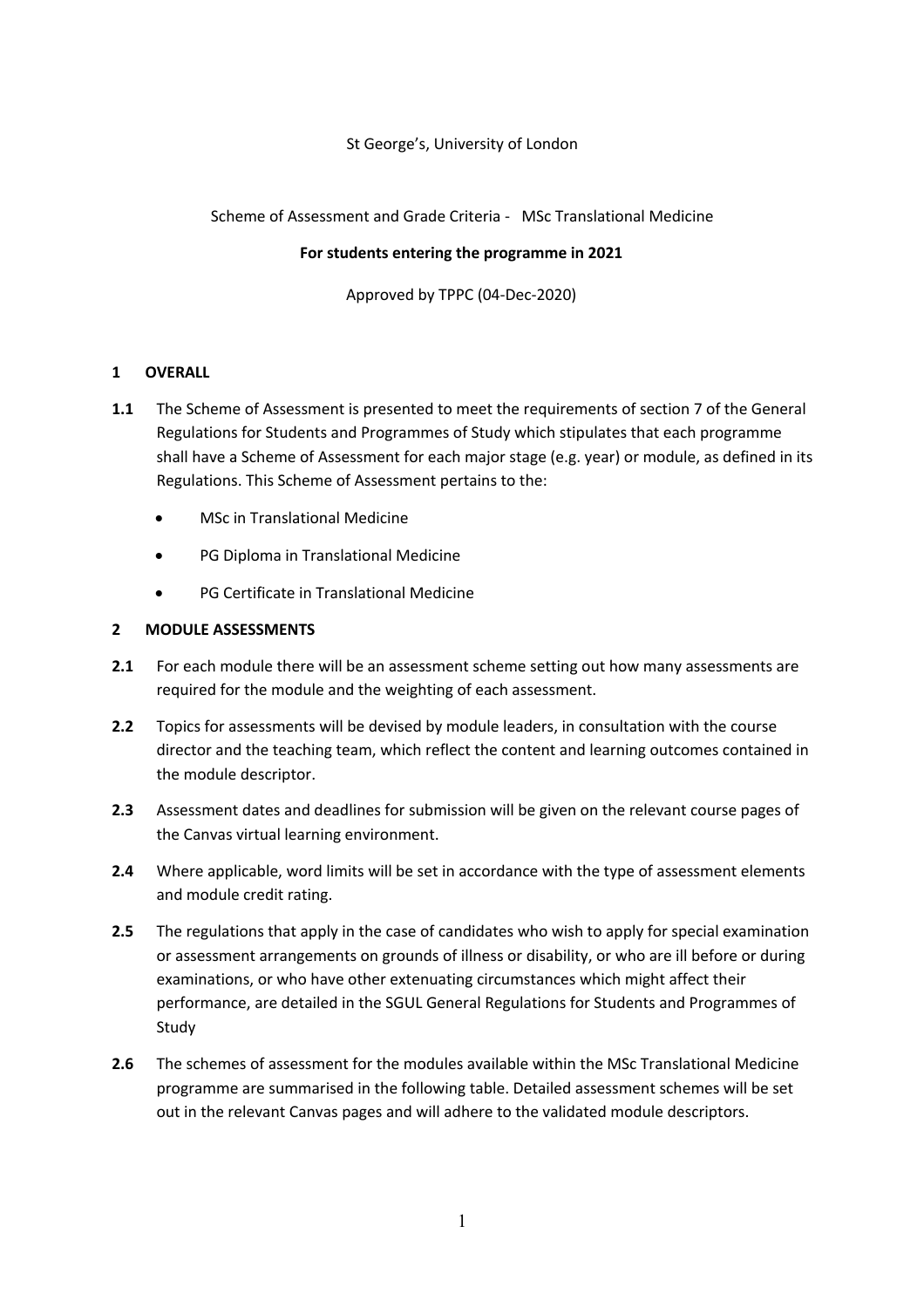### **Table 1: Overview of assessments**

| <b>Module Title</b>                                                               | <b>Credits &amp;</b><br>Level | <b>Formative</b><br><b>Assessment</b>                                                                                                | <b>Summative</b><br><b>Assessment</b>                                                  | Weightin<br>g %            | <b>Examination</b><br>Date(s) | <b>ACHIEVING</b><br>A PASS:          |  |  |  |  |
|-----------------------------------------------------------------------------------|-------------------------------|--------------------------------------------------------------------------------------------------------------------------------------|----------------------------------------------------------------------------------------|----------------------------|-------------------------------|--------------------------------------|--|--|--|--|
| <b>MODULE ASSESSMENTS</b>                                                         |                               |                                                                                                                                      |                                                                                        |                            |                               |                                      |  |  |  |  |
| <b>Big Data in</b><br><b>Biomedicine</b>                                          | 30 credits<br>at L7           | Data analysis tasks;<br>Online<br>quizzes/questions                                                                                  | Open-book data<br>analysis project                                                     | 100%                       | <b>TBD</b>                    | $\geq 50\%$                          |  |  |  |  |
| <b>Case Studies in</b><br><b>Drug Discovery</b><br>and<br><b>Development</b>      | 15 credits<br>at L7           | Online<br>quizzes/questions<br>Presentation                                                                                          | Essay                                                                                  | 100%                       | <b>TBD</b>                    | $\geq 50\%$                          |  |  |  |  |
| <b>Clinical Trials</b>                                                            | 15 credits<br>at L7           | Feedback on<br>discussions and<br>presentations;<br>formative trial<br>protocol<br>assignment                                        | a. Mini trial<br>protocol<br>b. Good clinical<br>practice<br>written exam              | a. 80%<br>b. 20%           | <b>TBD</b>                    | $\geq 50\%$ in<br>each<br>assessment |  |  |  |  |
| <b>Genomic</b><br><b>Technologies in</b><br><b>Clinical</b><br><b>Diagnostics</b> | 15 credits<br>at L7           | Online<br>quizzes/questions<br>Online data<br>analysis exercises;<br>Online critical<br>evaluation<br>exercises<br>Discussion boards | Online complex<br>data evaluation                                                      | 100%                       | <b>TBD</b>                    | 50% pass<br>mark overall             |  |  |  |  |
| Personalized<br><b>Medicine</b>                                                   | 15 credits<br>at L7           | <b>TBC</b>                                                                                                                           | Written exam                                                                           | 100%                       | <b>TBD</b>                    | ≥50%                                 |  |  |  |  |
| Population<br><b>Health Research</b>                                              | 15 credits<br>at L7           | Oral presentation<br>and written work                                                                                                | Open-book data<br>analysis project                                                     | 100%                       | <b>TBD</b>                    | ≥50%                                 |  |  |  |  |
| Research<br><b>Methods and</b><br><b>Management</b>                               | at L7                         | 15 credits   Oral presentation<br>of research<br>proposal                                                                            | Written<br>research<br>proposal                                                        | 100%                       | TBD                           | $\geq 50\%$                          |  |  |  |  |
| <b>Research Project</b>                                                           | 60 credits<br>at L7           | Peer and tutor<br>feedback on<br>seminars and drafts                                                                                 | a. Supervisor<br>report<br>b. Poster<br>presentation<br>c. 10,000 word<br>dissertation | a. 15%<br>b. 15%<br>c. 70% | TBD                           | ≥50% in each<br>assessment           |  |  |  |  |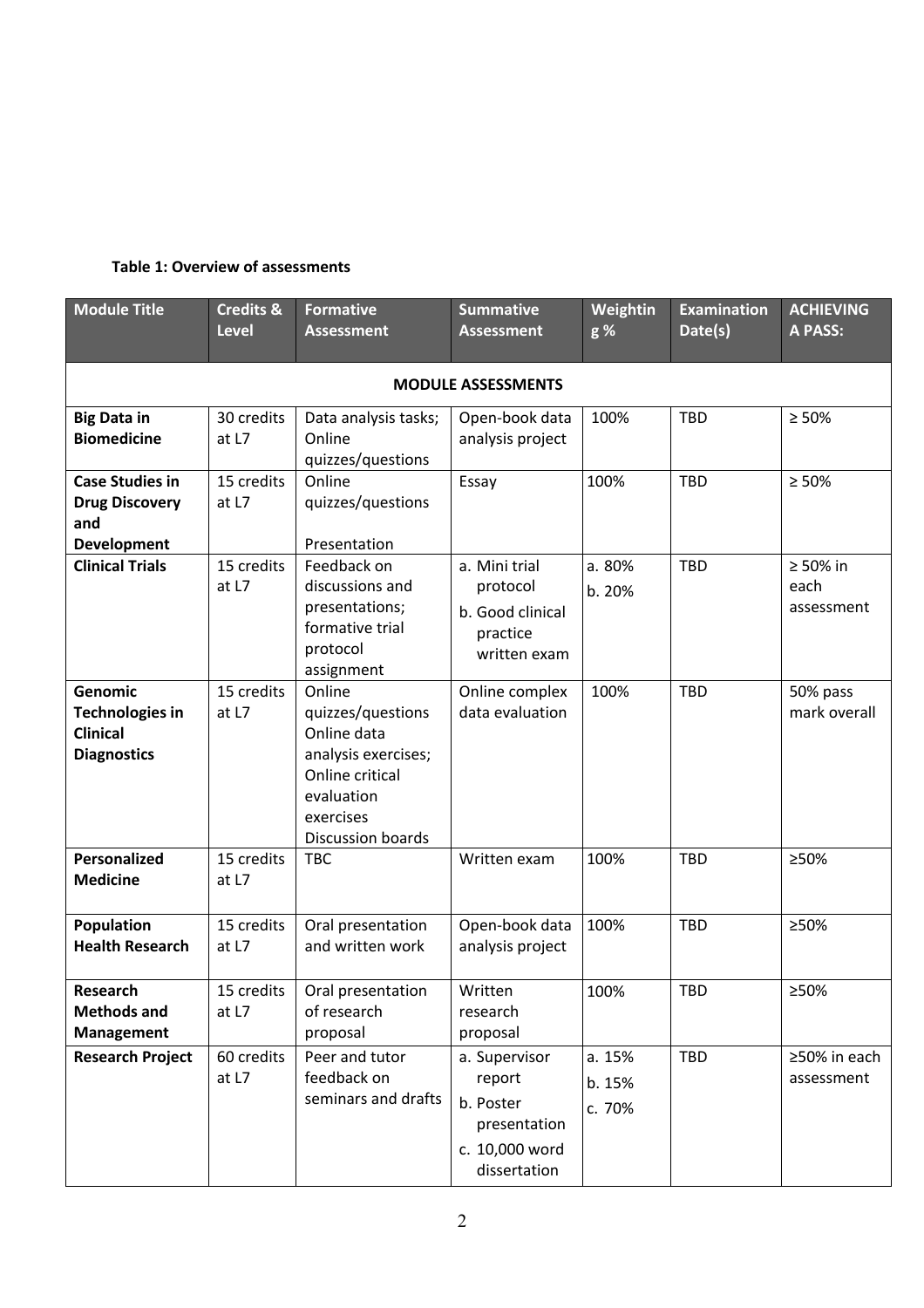| <b>MODULE-INDEPENDENT ASSESSMENT</b> |           |           |           |             |     |      |  |  |  |  |
|--------------------------------------|-----------|-----------|-----------|-------------|-----|------|--|--|--|--|
| <b>NA</b>                            | <b>NA</b> | <b>NA</b> | Portfolio | (Pass/Fail) | TBD | Pass |  |  |  |  |

### **3 COURSEWORK ASSIGNMENTS**

- **3.1** Module-based coursework assignments will be given integer marks out of 100.
- **3.2** The assessment and feedback portfolio will be marked pass or fail.
- **3.3** Where plagiarism or other academic dishonesty is demonstrated, marks may be reduced according to the regulation set forth in the SGUL "Procedure for considering allegations of assessment irregularity". Zero marks will be awarded for late submission, non-submission or non-attendance.
- **3.4** The percentage marks for individual module assessments will be weighted according to the formula given in the module documentation to give a single integer percentage mark (i.e. rounded to zero decimals) for the module. Candidates who receive a mark of at least 50% overall for the module will pass the module.

### **4 ASSESSMENT CRITERIA AND MARKING SCHEMES**

- **4.1** Detailed assessment criteria explaining how different levels of achievement by students will be rewarded through the allocation of marks will be developed by the course team and made available to students and (internal and external) examiners.
- **4.2** Marking schemes explaining how marks are allocated to each piece of assessed work (for a question, a group of questions or a section in an examination paper or presentation) will be developed by the course team and made available to students and (internal and external) examiners.

#### **5 INTERNAL MODERATION**

- **5.1** Arrangements for internal moderation will comply with requirements of General Regulation 11.7 which stipulate that written assessments, whether conducted under supervised or unsupervised conditions, shall be marked in detail by one internal examiner or assessor, with at least one other internal examiner or assessor, usually the module organiser, having an overview of the work submitted for assessment and moderating the marking.
- **5.2** Moderation shall be carried out in a manner to verify that course work is marked in a consistent and fair manner, and in accordance with documented assessment criteria. Verification shall involve at least a subset of exam scripts covering the full spectrum of marks.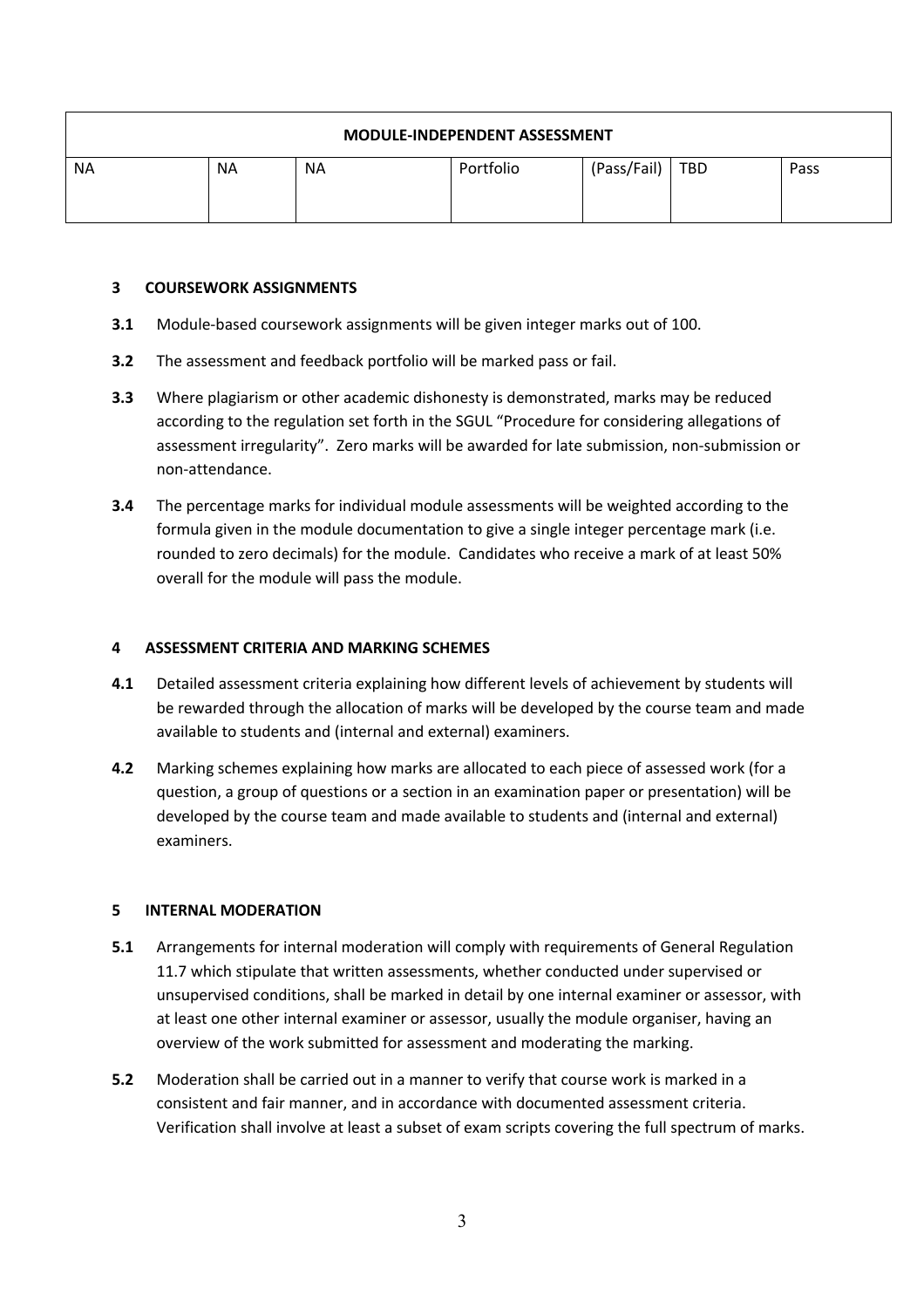- **5.3** Where the moderator does not agree with the original mark, they may assign a new mark. In case of disagreements between first and second marks, the first examiner and the moderator agree on a final mark. Both first, second and agreed marks should be recorded. If for any reason agreement cannot be reached, or if the mark difference is ≥10%, or if the mark is borderline pass/fail, the course director or a new marker will allocate the mark.
- **5.4** Following internal moderation, candidates who receive a rounded mark of at least 50% for a coursework assignment will pass the assignment.
- **5.5** Candidates who receive a rounded mark of less than 50% for a coursework assignment will fail the assessment and will be given a deadline for resubmission, normally 20 working days after receiving the fail mark.

### **6 RE-ENTRY TO ASSESSMENTS**

- **6.1** Re-entry to assessments will comply with requirements of General Regulation 10.9 which stipulate that students will, as of right, be permitted one re-entry for all failed assessment components.
- **6.2** If a student fails an assessment and is eligible to re-take it (because they have not used up all their permitted attempts), they will be given a deadline for resubmission, normally within 20 working days of receiving their mark. For written examinations or presentations a resit will be scheduled at least 20 working days from the date students received their marks.
- **6.3** Marks for any assessment that involves a resubmission or resit will be capped overall at 50%. External examiners will be asked to review both attempts before marks are confirmed by the board of examiners. When calculating module marks that are based on more than one assessment, the marks for assessments that were passed at first attempt contribute in full, and module-level marks will **not** automatically be capped if one of the component marks is based on a resit or resubmission.
- **6.4** If a student fails an assessment at second attempt, the highest mark obtained by the two attempts will be used to calculate a module mark.

# **7 PROGRESSION**

**7.1** Students must successfully pass the assessment for the Research Methods and Management module in order to progress to Semester 3.

# **8 RESEARCH PROJECT (60 CREDITS)**

- **8.1** Candidates will be allocated individual supervisors during the autumn term who will help them to develop a suitable project plan and undertake research on the project from April onwards.
- **8.2** The module will be assessed by three elements:

| Report from supervisor            | 15% |
|-----------------------------------|-----|
| Presentation of a poster          | 15% |
| Dissertation (6,000-10,000 words) | 70% |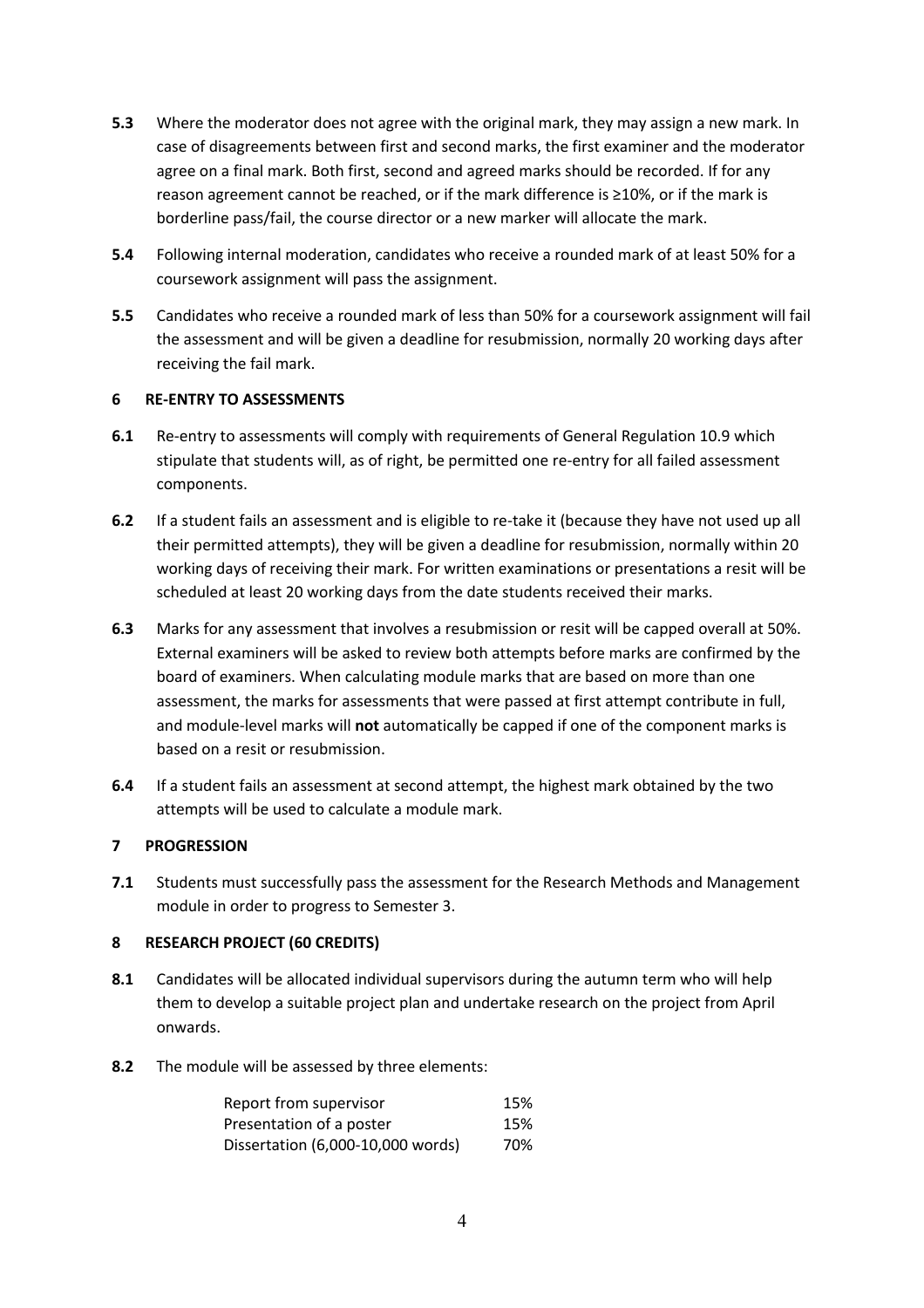- **8.3** Guidelines and marking criteria for the poster and dissertation will be given in the Research Project module documentation on Canvas.
- **8.4** SUPERVISOR REPORT
- 8.4.1 The candidate's research project supervisor will be asked to complete a structured report on the candidate's research work during the course and to allocate an integer mark out of 100.

### **8.5** POSTER PRESENTATIONS

- 8.5.1 Candidates will present their posters on the day specified in the course calendar. All posters will be displayed at the same time but candidates will be given a timetabled slot in which to present their posters and answer questions from staff and students.
- 8.5.2 Posters and presentations will be marked independently by at least one internal examiner. Markers will allocate an integer mark out of 100 using the criteria given in the module documentation. Rules for internal moderation apply as outlined in 5.1 – 5.3 above.

### **8.6** DISSERTATION

- 8.6.1 Dissertations will be marked independently by two examiners using criteria set by the course director. Markers will then confer to agree on a final mark for the dissertation. This will be an integer mark out of 100. If, for any reason, markers cannot agree on a final mark, a third marker with relevant experience will be identified and asked to review the work. The final mark will then be allocated by the board of examiners after the dissertation has been reviewed by at least one external examiner.
- 8.6.2 Candidates who achieve a rounded mark of at least 50% will be deemed to have passed the dissertation.
- 8.6.3 Candidates who are allocated a rounded fail mark of 45-49% for their dissertation (deemed to be a borderline fail of the dissertation) by the internal examiners will normally be expected to attend an oral examination. The oral examination will be conducted by one internal examiner (not the supervisor or either of the two internal markers) and one external examiner. The oral examiners may recommend that a borderline fail mark be confirmed, or that the mark may be raised to 50%, or determine a final dissertation mark in cases of dispute. Specific amendments may be required in order for any pass mark to be confirmed (see 8.6.3 above).
- **8.7** The marks of each assessment element of the Research Project module are multiplied by a weighting factor as shown in 8.2; the resulting values are added together and then rounded to zero decimals (0.5 being rounded up) to arrive at a final mark for the module.
- **8.8** Candidates must pass the poster presentation and dissertation independently and achieve a final rounded module mark of at least 50% as calculated in 8.7 to pass the Research Project module.
- **8.9** MSc candidates who fail the Research Project module, by failing either the poster presentation or the dissertation (taking into account second attempts) will fail the degree but may be eligible for a Postgraduate Diploma if they have passed other modules worth 120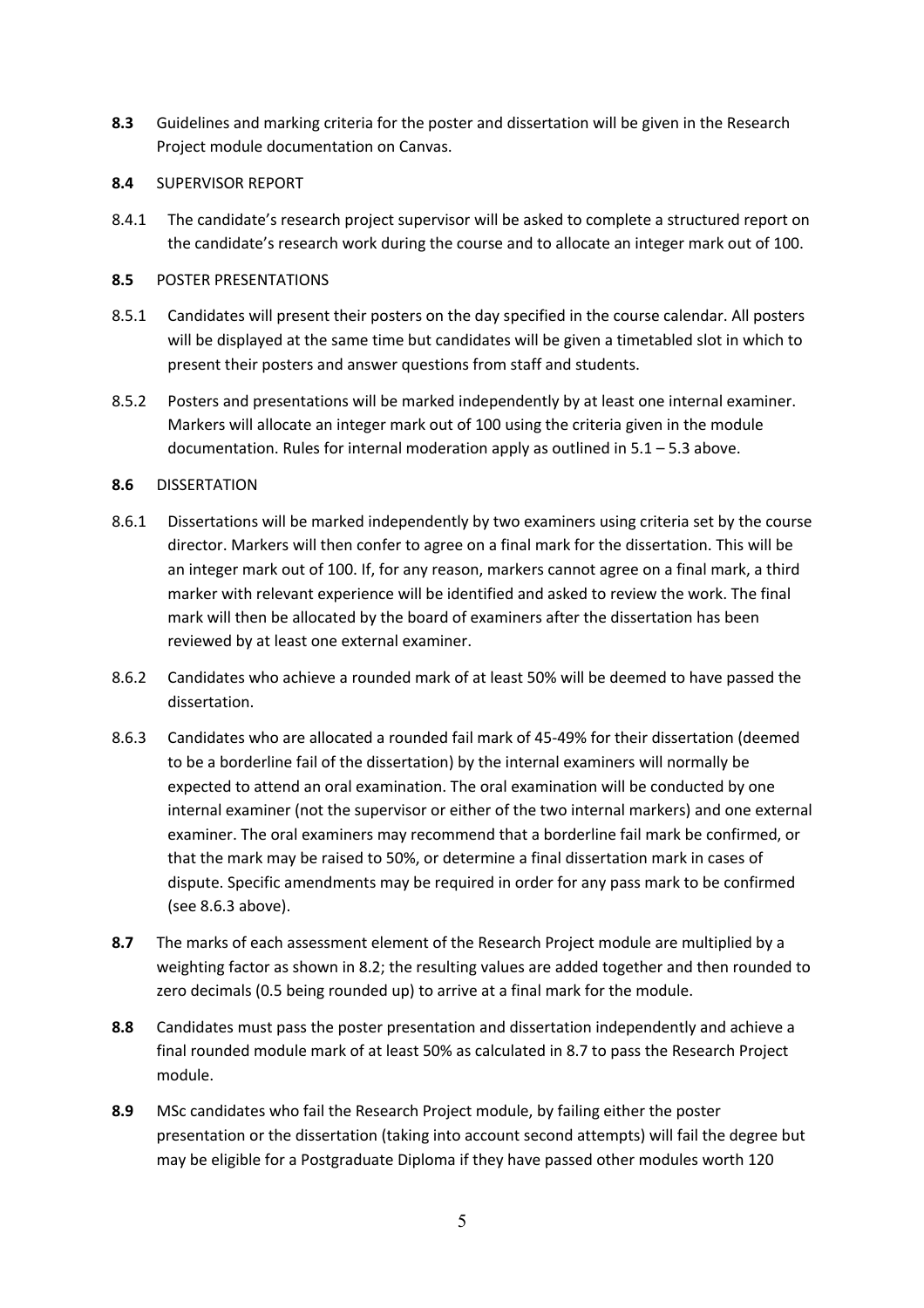credits; if they have completed less than 120 credits but a minimum of 60 credits, they may be eligible for a Postgraduate Certificate.

# **9 DETERMINATION OF FINAL MSC DEGREE MARK**

- **9.1** Candidates are allowed two attempts at each assessed element except the supervisor's report.
- **9.2** The final percentage marks obtained for the seven taught module assessments and the Research Project mark will each be multiplied by the respective number of credits and then each divided by 180; the resulting values will be added together and rounded to one decimal (0.05 being rounded up) to arrive at a final degree mark.
- **9.3** Candidates who achieve a final rounded degree mark of 49.5-59.4% and pass each of the seven taught modules and the Research Project and achieve a pass for the Assessment and Feedback Portfolio will pass the degree.
- **9.4** Candidates who achieve a final rounded degree mark of 59.5-69.4% and pass each of the seven taught modules and the Research Project and achieve a pass for the Assessment and Feedback Portfolio will pass the degree with merit.
- **9.5** Candidates who achieve a final rounded degree mark of greater than 69.4% and pass each of the seven taught modules and achieve a pass for the Assessment and Feedback Portfolio and achieve a mark of at least 65% in the Research Project at first attempt will pass the degree with distinction.
- **9.6** MSc candidates who fail the Assessment and Feedback Portfolio or who fail any module at second attempt will fail the degree but may be awarded a Postgraduate Diploma or Postgraduate Certificate if they fulfil the conditions for these awards (see 11 below).
- **9.7** The examiners may award a course prize to the candidate passing with the highest overall mark in that year. If more than one candidate has a similar overall average mark, the examiners may determine that the prize is shared between two or more candidates.

# **10 DETERMINATION OF FINAL DIPLOMA MARK**

- **10.1** The final percentage marks obtained for all passed module assessments will each be multiplied by the respective number of credits; the resulting values are added together and the sum is then divided by the corresponding total number of credits. The resulting value is then rounded to one decimal place, 0.05 being rounded up, to arrive at a final Diploma mark.
- **10.2** Diploma candidates who achieve a final Diploma mark of at least 49.5% and achieve a pass for the Assessment and Feedback Portfolio will pass the Postgraduate Diploma.
- **10.3** Diploma candidates who achieve a final Diploma mark of at least 69.5% and achieve a pass for the Assessment and Feedback Portfolio will pass the Postgraduate Diploma with distinction.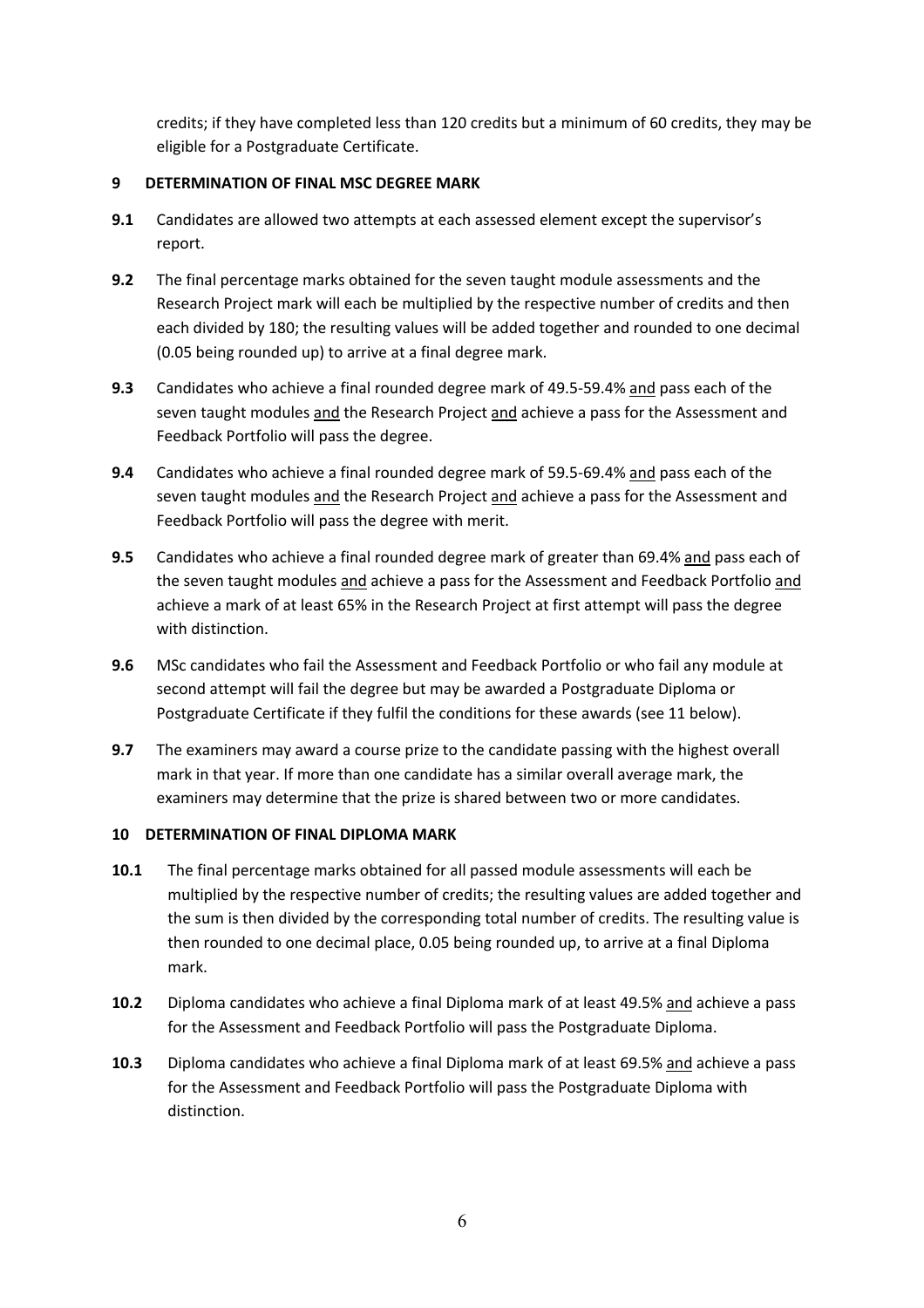**10.4** Diploma candidates who have achieved a final Diploma mark of less than 49.5% will fail the Diploma but may be awarded a Postgraduate Certificate if they fulfil the conditions for this award (see 11 below).

### **11 DETERMINATION OF FINAL CERTIFICATE MARK**

- **11.1** The Postgraduate Certificate will be awarded without merit or distinction.
- **11.2** The final percentage marks obtained for all passed module assessments will each be multiplied by the respective number of credits; the resulting values are added together and the sum is then divided by the corresponding total number of credits. The resulting value is then rounded to one decimal place, 0.05 being rounded up, to arrive at a final Certificate mark.
- **11.3** Postgraduate Certificate candidates who pass the Assessment and Feedback Portfolio and who achieve a final rounded Certificate mark of at least 49.5% will pass the Postgraduate Certificate.
- **11.4** Postgraduate Candidates who fail to pass the assessments for taught modules worth at least 60 credits (taking into account second attempts) or who fail the Assessment and Feedback Portfolio will fail the Postgraduate Certificate and will be issued with a transcript detailing the module marks obtained and credits that have been accumulated.

### **12 EXIT DEGREES**

- **12.1** MSc Candidates who fail one or more modules will be eligible for a Postgraduate Diploma if they have passed other modules worth at least 120 credits and if they passed the Assessment and Feedback Portfolio.
- **12.2** MSc candidates who fail several modules worth more than 60 credits will be eligible for a Postgraduate Certificate if they have passed other modules worth at least 60 credits and if they passed the Assessment and Feedback Portfolio.
- **12.3** Diploma candidates who fail one or more taught modules will be eligible for a Postgraduate Certificate if they have passed other taught modules worth at least 60 credits and if they passed the Assessment and Feedback Portfolio.

# **13 DETERMINATION OF EXIT DEGREE TITLE**

- **13.1** Three of the taught modules, "Case Studies in Drug Discovery and Development", "Clinical Trials" and "Genomic Technologies in Clinical Diagnostics" are considered as cores modules when deciding on the title of exit awards.
- **13.2** MSc candidates who meet the criteria in 12.1 and successfully pass the assessments for at least two core modules will be awarded a Postgraduate Diploma in Translational Medicine.
- **13.3** MSc candidates who meet the criteria in 12.1 but did not successfully pass the assessments for two core modules (taking into account second attempts) will be awarded a Postgraduate Diploma in Bioscience.
- **13.4** MSc candidates who meet the criteria in 12.2 and successfully pass the assessments for two core modules will be awarded a Postgraduate Certificate in Translational Medicine.